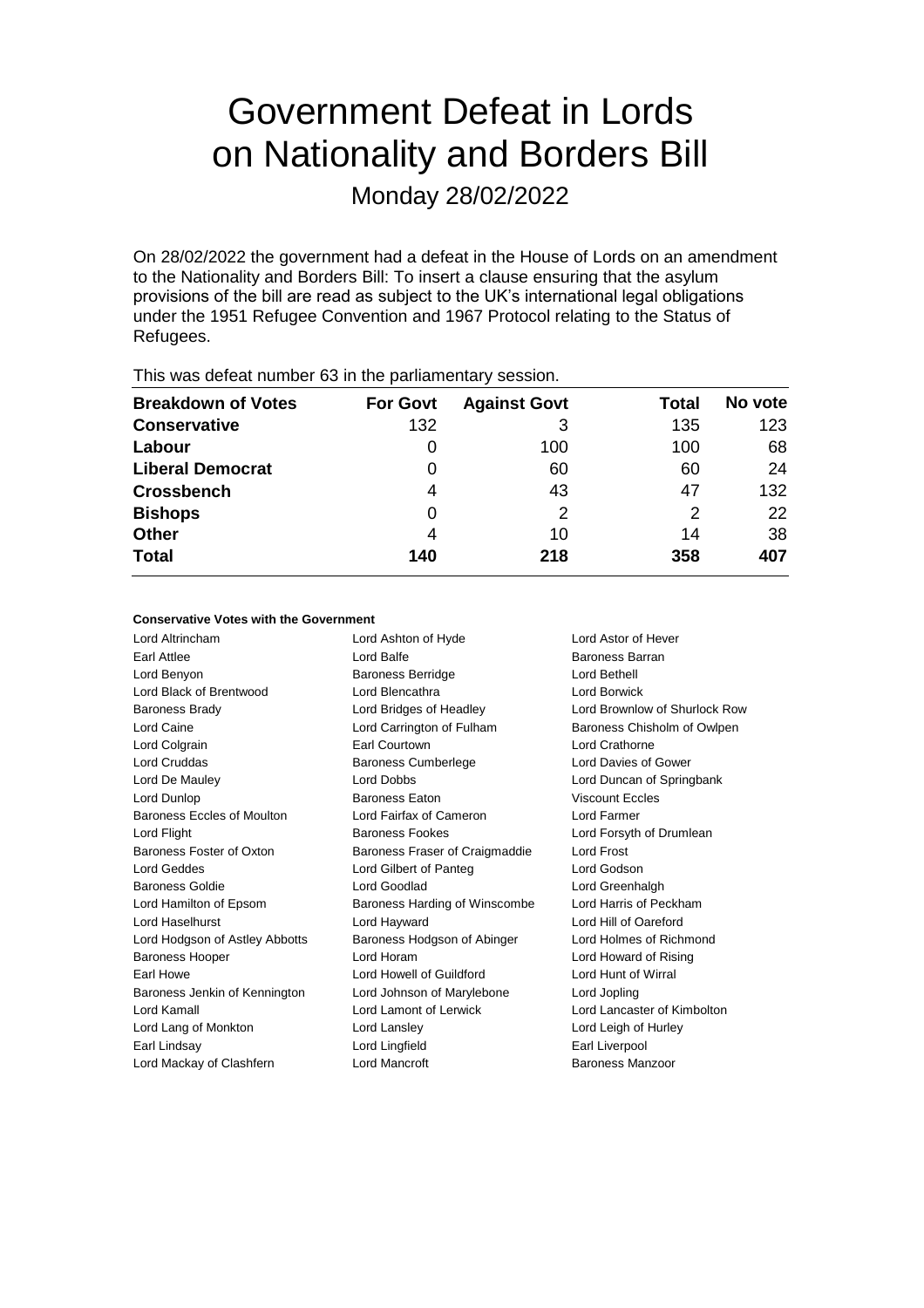| Lord Marlesford                  | Lord McColl of Dulwich             | Lord McInnes of Ki        |
|----------------------------------|------------------------------------|---------------------------|
| Lord Mendoza                     | <b>Baroness Meyer</b>              | Duke of Montrose          |
| Lord Moylan                      | Lord Naseby                        | Lord Nash                 |
| <b>Baroness Neville-Rolfe</b>    | Baroness Nicholson of Winterbourne | Lord Norton of Lou        |
| Lord Offord of Garvel            | Lord Parkinson of Whitley Bay      | Lord Patten               |
| Baroness Penn                    | Lord Pickles                       | Baroness Pidding          |
| Lord Polak                       | Lord Porter of Spalding            | Lord Price                |
| Lord Randall of Uxbridge         | Lord Reay                          | <b>Baroness Redfern</b>   |
| Lord Risby                       | Lord Robathan                      | <b>Baroness Sanders</b>   |
| Lord Sarfraz                     | Lord Sassoon                       | <b>Baroness Sater</b>     |
| Baroness Scott of Bybrook        | <b>Baroness Seccombe</b>           | Lord Selkirk of Dou       |
| Baroness Shackleton of Belgravia | Lord Sharpe of Epsom               | Lord Sheikh               |
| Lord Sherbourne of Didsbury      | Lord Shinkwin                      | Lord Smith of Hind        |
| Baroness Stedman-Scott           | Lord Stewart of Dirleton           | <b>Baroness Stowell o</b> |
| Lord Strathcarron                | Lord Taylor of Holbeach            | Viscount Trenchar         |
| Lord True                        | Lord Tugendhat                     | Lord Udny-Lister          |
| Baroness Vere of Norbiton        | Baroness Verma                     | Lord Wei                  |
| Lord Wharton of Yarm             | Lord Willetts                      | <b>Baroness Williams</b>  |
| Lord Wolfson of Tredegar         | Lord Young of Cookham              | Viscount Younger          |

d McColl of Dulwich **Lord McInnes of Kilwinning** Lord Mendoza Baroness Meyer Duke of Montrose<br>Profile and Management Cord Nash Foness Nicholson of Winterbourne Lord Norton of Louth d Parkinson of Whitley Bay Lord Patten d Pickles **Baroness** Pidding d Porter of Spalding Lord Price Francis Seccombe **Lord Selkirk of Douglas** d Sharpe of Epsom Lord Sheikh d Shinkwin **Example 20** Lord Smith of Hindhead d Stewart of Dirleton Baroness Stowell of Beeston d Taylor of Holbeach Viscount Trenchard d Tugendhat **Lord Udny-Lister** Foress Verma **Communist Baroness Verma** Lord Wei d Willetts **Baroness Williams of Trafford** d Young of Cookham Viscount Younger of Leckie

#### **Conservative Votes against the Government**

Lord Bourne of Aberystwyth Viscount Hailsham Lord Patten of Barnes

## **Labour Votes with the Government**

### **Labour Votes against the Government**

Baroness Amos Lord Anderson of Swansea Baroness Armstrong of Hill Top Baroness Bakewell Lord Bassam of Brighton Lord Berkeley Baroness Blake of Leeds **Baroness Blower** Baroness Blower **Lord Blunkett** Lord Boateng Lord Bradley Lord Bragg Lord Browne of Ladyton **Baroness Bryan of Partick** Lord Campbell-Savours Lord Carter of Coles Lord Cashman Baroness Chakrabarti Viscount Chandos Baroness Chapman of Darlington Lord Clark of Windermere Lord Coaker **Baroness Cohen of Pimlico** Lord Collins of Highbury Lord Davidson of Glen Clova Lord Davies of Brixton Baroness Drake Lord Dubs Lord Elder Lord Falconer of Thoroton Lord Faulkner of Worcester Lord Foulkes of Cumnock Baroness Gale Lord Glasman **Baroness Golding Baroness Golding Lord Hacking** Lord Hain Viscount Hanworth Lord Harris of Haringey Baroness Hayman of Ullock Baroness Hayter of Kentish Town Baroness Healy of Primrose Hill Lord Hendy Baroness Henig Lord Hollick Lord Howarth of Newport Lord Hunt of Kings Heath Baroness Jones of Whitchurch Lord Kennedy of Southwark Baroness Kennedy of The Shaws Lord Khan of Burnley Lord Knight of Weymouth Baroness Lawrence of Clarendon Lord Layard Lord Lennie Lord Liddle Baroness Lister of Burtersett Baroness Mallalieu Lord Maxton Lord McAvoy Baroness McIntosh of Hudnall Lord McNicol of West Kilbride Baroness Merron Baroness Morris of Yardley **Lord Murphy of Torfaen** Baroness Osamor Lord Pendry **Baroness Pitkeathley Baroness Pitkeathley Lord Ponsonby of Shulbrede** Baroness Ramsay of Cartvale **Lord Reid of Cardowan** Baroness Ritchie of Downpatrick Lord Robertson of Port Ellen Lord Rooker Lord Rosser Baroness Royall of Blaisdon Baroness Sherlock Lord Sikka Baroness Smith of Basildon Lord Snape Viscount Stansgate Baroness Taylor of Bolton **Baroness Thornton Baroness Thornton Lord Tomlinson** Lord Touhig **Lord Triesman** Lord Triesman **Lord Tunnicliffe** Baroness Warwick of Undercliffe Lord Watson of Invergowrie Lord Watts

Baroness Adams of Craigielea Lord Adonis Lord Annual Lord Alli

d Robathan **Baroness** Sanderson of Welton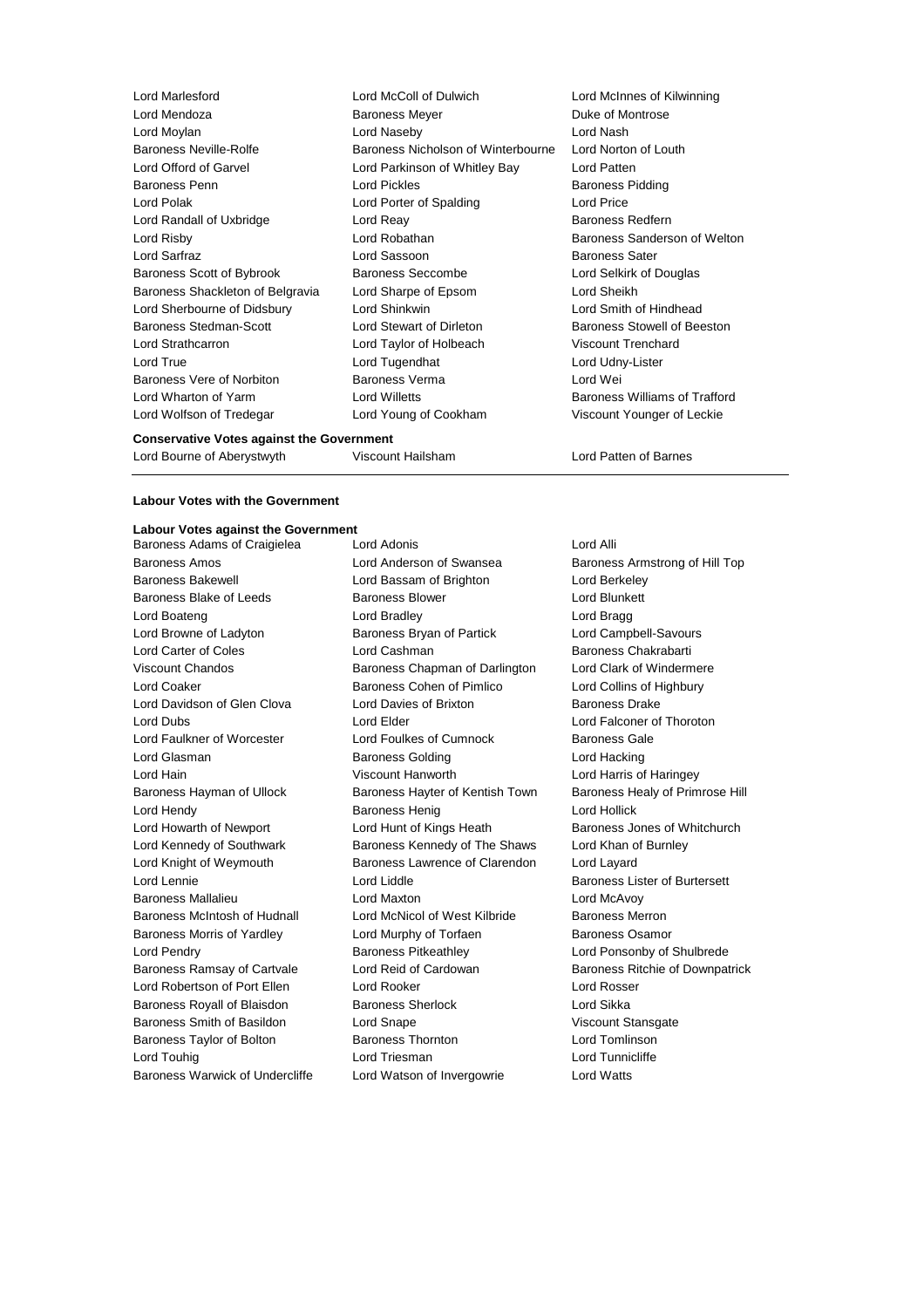Lord West of Spithead **Baroness Wheeler** Baroness Wheeler Baroness Whitaker Lord Whitty Baroness Wilcox of Newport Lord Winston Lord Young of Norwood Green

### **Liberal Democrat Votes with the Government**

| Liberal Democrat Votes against the Government |  |  |  |  |
|-----------------------------------------------|--|--|--|--|
|-----------------------------------------------|--|--|--|--|

| Lord Addington                                | Lord Alderdice                   | Lord Allan of Hallam           |
|-----------------------------------------------|----------------------------------|--------------------------------|
| Baroness Bakewell of Hardington<br>Mandeville | <b>Baroness Barker</b>           | Lord Beith                     |
| Baroness Bonham-Carter of Yarnbury            | <b>Baroness Brinton</b>          | Lord Bruce of Bennachie        |
| <b>Baroness Burt of Solihull</b>              | Lord Campbell of Pittenweem      | Lord Clement-Jones             |
| Lord Dholakia                                 | <b>Baroness Doocey</b>           | <b>Baroness Featherstone</b>   |
| Lord Foster of Bath                           | Lord Fox                         | Baroness Garden of Frognal     |
| Lord German                                   | Lord Goddard of Stockport        | <b>Baroness Grender</b>        |
| <b>Baroness Hamwee</b>                        | Baroness Harris of Richmond      | Baroness Humphreys             |
| Lord Hussain                                  | Baroness Hussein-Ece             | Lord Jones of Cheltenham       |
| <b>Baroness Kramer</b>                        | <b>Baroness Ludford</b>          | Lord Marks of Henley-on-Thames |
| Lord Newby                                    | <b>Baroness Northover</b>        | Lord Oates                     |
| Lord Paddick                                  | <b>Baroness Parminter</b>        | <b>Baroness Pinnock</b>        |
| Lord Purvis of Tweed                          | <b>Baroness Randerson</b>        | Lord Razzall                   |
| Lord Redesdale                                | Baroness Scott of Needham Market | Lord Scriven                   |
| Lord Sharkey                                  | Baroness Sheehan                 | Lord Shipley                   |
| Baroness Smith of Newnham                     | Lord Stoneham of Droxford        | Lord Storey                    |
| Lord Strasburger                              | Lord Stunell                     | <b>Baroness Suttie</b>         |
| Lord Teverson                                 | Baroness Thomas of Winchester    | Lord Thomas of Gresford        |
| <b>Baroness Thornhill</b>                     | <b>Viscount Thurso</b>           | Lord Tope                      |
| Lord Wallace of Saltaire                      | <b>Baroness Walmsley</b>         | Lord Willis of Knaresborough   |

#### **Crossbench Votes with the Government**

Lord Bew Viscount Brookeborough Lord Carlile of Berriew Lord Green of Deddington

**Crossbench Votes against the Government**

Lord Aberdare Lord Alton of Liverpool Lord Anderson of Ipswich Lord Best Lord Bichard Lord Brown of Eaton-under-Heywood Lord Butler of Brockwell **Baroness Campbell of Surbiton** Earl Clancarty Baroness Coussins Lord Craig of Radley Viscount Craigavon Lord Crisp **Baroness D'Souza** Lord Etherton Baroness Finlay of Llandaff Lord Green of Hurstpierpoint Baroness Grey-Thompson Lord Hannay of Chiswick Baroness Hayman Lord Hope of Craighead Lord Hylton Lord Judge Lord Kakkar Lord Kerr of Kinlochard **Lord Kerslake** Lord Kerslake Earl Kinnoull Earl Lytton **Baroness Manningham-Buller** Baroness Masham of Ilton Baroness Meacher **Baroness Neuberger** Baroness O'Loan Lord Pannick Lord Ramsbotham Lord Russell of Liverpool Lord Thomas of Cwmgiedd Lord Thurlow Lord Vaux of Harrowden Baroness Watkins of Tavistock Viscount Waverley Controller Muke of Wellington Baroness Wheatcroft

#### **Bishop Votes with the Government**

# **Bishop Votes against the Government**

Bishop of Chelmsford Bishop of Durham